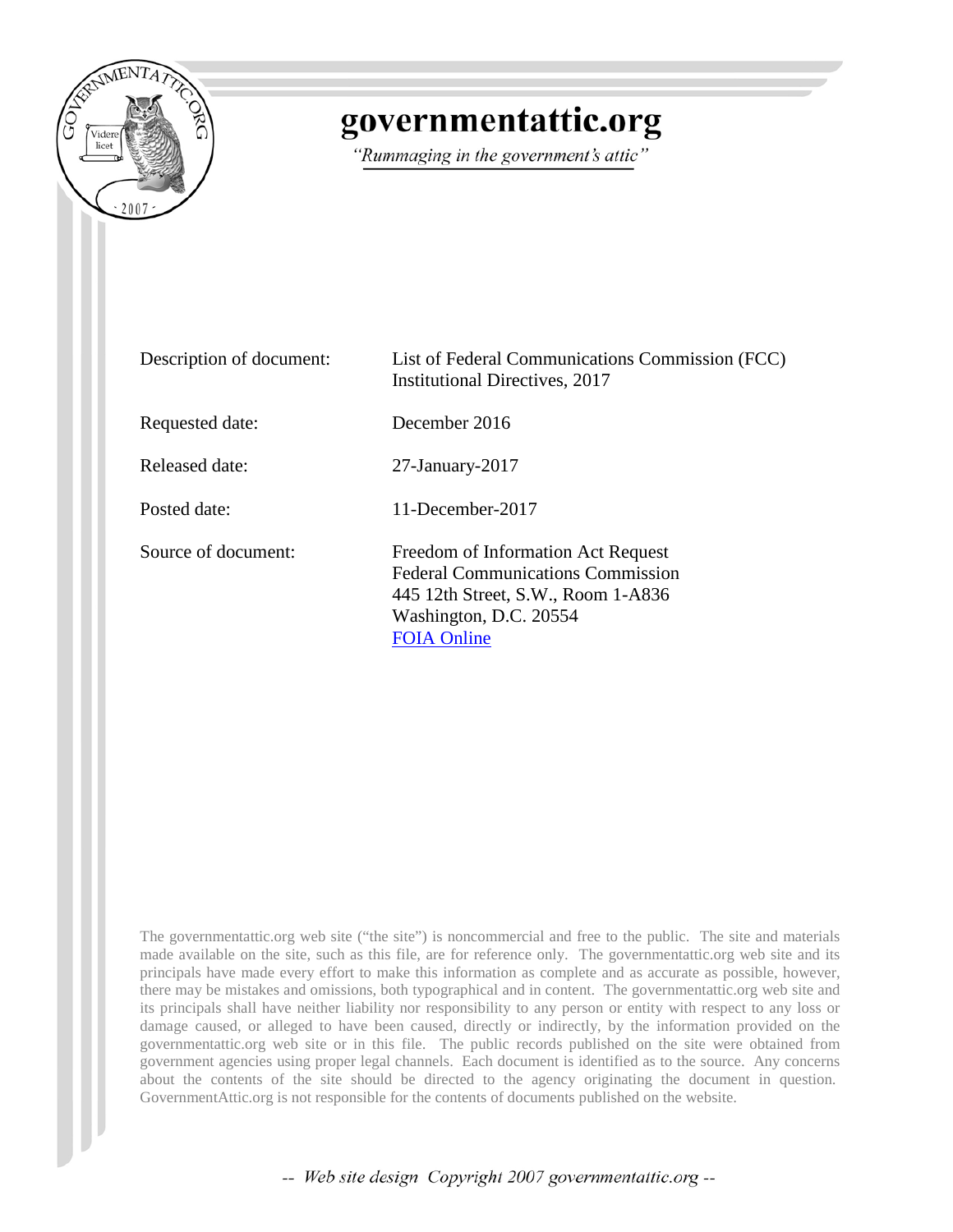

Federal Communications Commission Washington, D.C. 20554

January 27, 2017

Re: FOIA Control No. 2017-295

This letter responds to your Freedom of Information Act (FOIA) request for an, "electronic/digital copy of the list of FCCINST Directives." Your request has been assigned FOIA Control No. 17-295.

The Office of the Managing Director conducted a search and as you requested, attached is a copy of the FCCINST Directives.

We are required by both the FOIA and the Commission's own rules to charge requesters certain fees associated with the costs of searching for, reviewing, and duplicating the sought after information.<sup>1</sup> To calculate the appropriate fee, requesters are classified as: (1) commercial use requesters; (2) educational requesters, non-commercial scientific organizations, or representatives of the news media; or  $(3)$  all other requesters.<sup>2</sup>

Pursuant to section 0.466(a)(8) of the Commission's rules, you have been classified for fee purposes as category (3), "all other requesters."3 As an "all other requester," the Commission assesses charges to recover the full, reasonable direct cost of searching for and reproducing records that are responsive to the request; however, you are entitled to be furnished with the first 100 pages of reproduction and the first two hours of search time without charge under section  $0.470(a)(3)(i)$  of the Commission's rules.<sup>4</sup> The production did not involve more than 100 pages of duplication and took less than two hours of search time. Therefore, you will not be charged any fees.

If you consider this to be a denial of your FOIA request, you may seek review by filing an application for review with the Office of General Counsel. An application for review must be *received* by the Commission within 90 calendar days of the date of this letter. *<sup>5</sup>* You may file an application for review by mailing the application to Federal Communications Commission, Office of General Counsel, 445 12<sup>th</sup> St SW, Washington,

<sup>1</sup>*See* 5 U.S.C. § 552(a)(4)(A), 47 C.F.R. § 0.470.

<sup>2</sup>47 C.F.R. § 0.470.

<sup>3</sup>47 C.F.R. § 0.466(a)(8).

 $447$  C.F.R. § 0.470(a)(3)(i).

<sup>&</sup>lt;sup>5</sup> 47 C.F.R. §§ 0.461(j), 1.115; 47 C.F.R. § 1.7 (documents are considered filed with the Commission upon their receipt at the location designated by the Commission).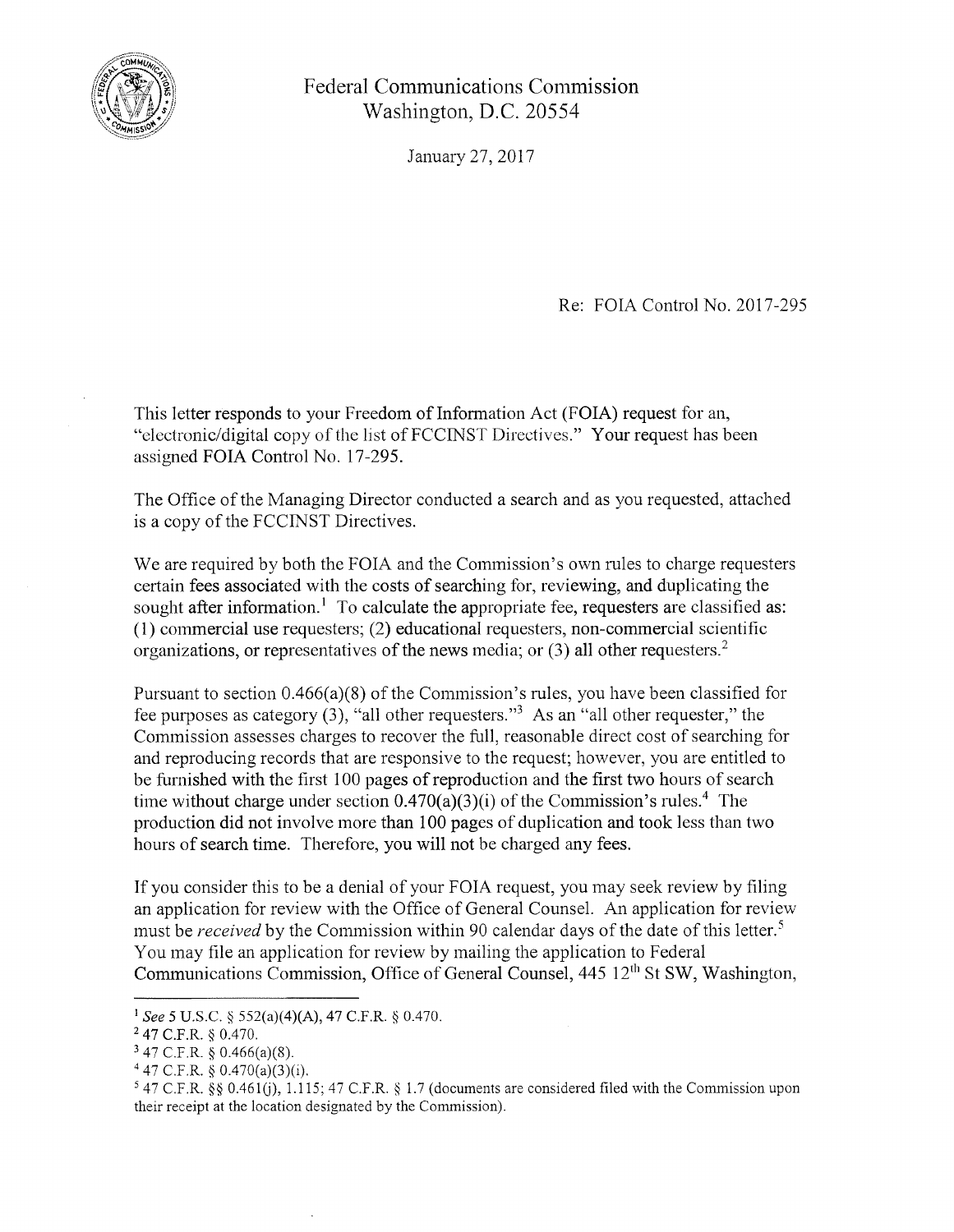DC 20554, or you may file your application for review electronically by e-mailing it to FOIA-Appeal@fcc.gov. Please caption the envelope (or subject line, if via e-mail) and the application itself as "Review of Freedom of Information Action."

If you would like to discuss this response before filing an application for review to attempt to resolve your dispute without going through the appeals process, you may contact the Commission's FOIA Public Liaison for assistance at:

FOIA Public Liaison Federal Communications Commission, Office of the Managing Director, Performance Evaluation and Records Management 445 12th St SW, Washington, DC 20554 202-418-0440 FOIA-Public-Liaison@fcc.gov

If you are unable to resolve your FOIA dispute through the Commission's FOIA Public Liaison, the Office of Government Information Services (OGIS), the Federal FOIA Ombudsman's office, offers mediation services to help resolve disputes between FOIA requesters and Federal agencies. The contact information for OGIS is:

Office of Government Information Services National Archives and Records Administration 8601 Adelphi Road-OGIS College Park, MD 20740-6001 202-741-5770 877-684-6448 ogis@nara.gov ogis.archives.gov

If you have any questions, please contact Vanessa Lamb at 202-418-7044.

Sincerely,

Vanessa Lamb

Vanessa Lamb Deputy Associate Managing Director Office of Managing Director Performance Evaluation and Records Management - FOIA Program Office

Enclosures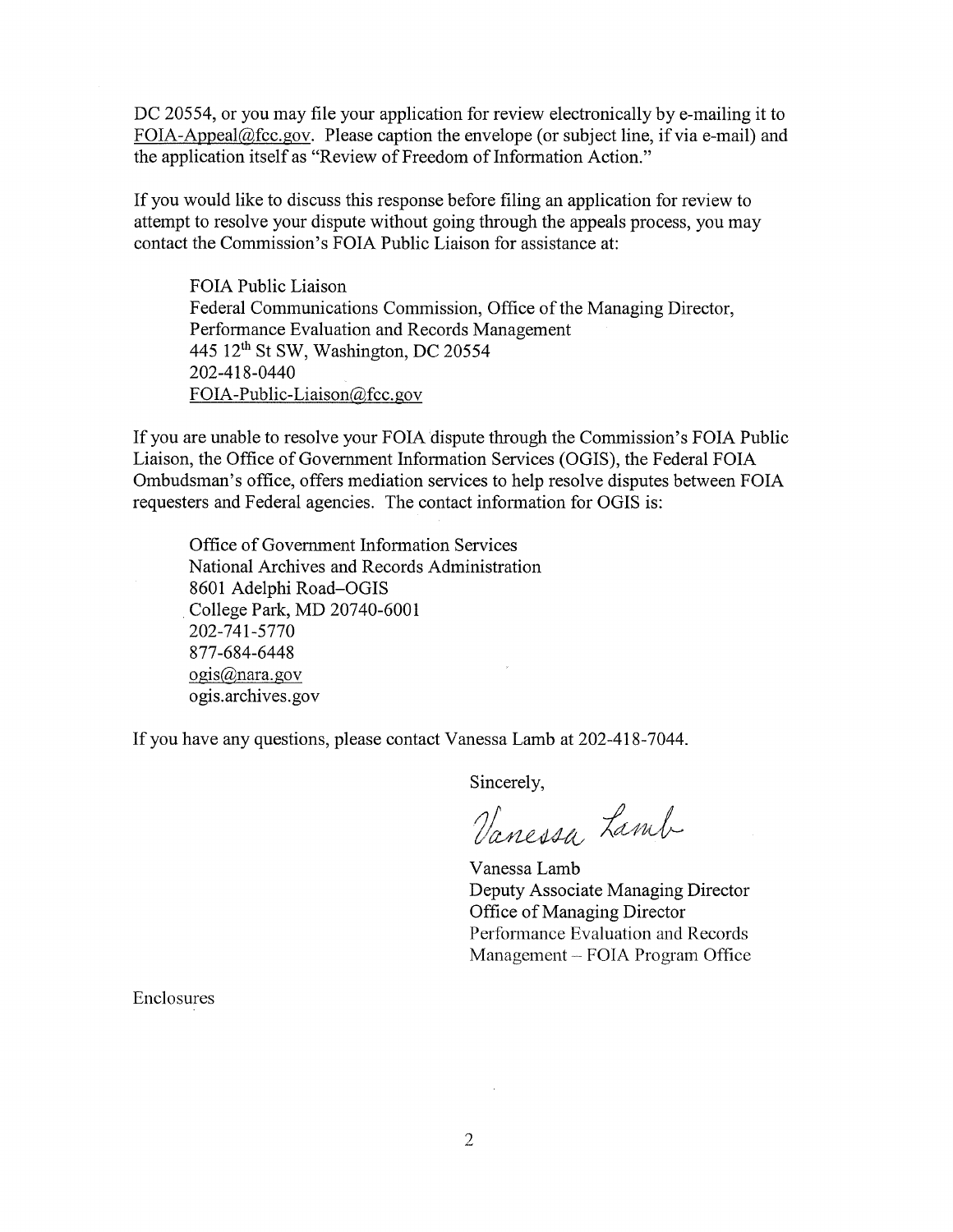| <b>NUMBER</b> | <b>SUBJECT</b>                                                                                | <b>OFFICE</b>  | <b>EFFECTIVE</b><br><b>DATE</b> |
|---------------|-----------------------------------------------------------------------------------------------|----------------|---------------------------------|
| 1006.2        | Policy for Use of Auction and Credit Reform Funds by<br>the Federal Communications Commission |                | <b>July 2015</b>                |
| 1013.3        | Audit Follow-up                                                                               | <b>FO</b>      | October 2014                    |
| 1036.3        | <b>Administrative Control of Funds</b>                                                        | F <sub>O</sub> | <b>July 2015</b>                |
| 1038.1        | FCC Funding Holds Directive                                                                   | <b>FO</b>      | April 2016                      |
| 1040.3        | <b>Prompt Payment Procedures</b>                                                              |                | April 2016                      |
| 1053.4        | Project Time Reporting and Cost Allocation                                                    |                | August 2016                     |
| 1058.3        | <b>CORES/FCC Registration Number</b>                                                          | <b>FO</b>      | March 2015                      |
| 1059.4        | Communicating Spectrum Auction Events that have<br>Financial Recording and Reporting Impact   | <b>FO</b>      | March 2016                      |
| 1064.4        | Debt Collection                                                                               | <b>FO</b>      | April 2016                      |
| 1073.3        | <b>Ratification of Unauthorized Commitments</b>                                               | EAC            | April 2015                      |
| 1074.1        | <b>Interagency Agreements</b>                                                                 | EAC            | August 2016                     |
| 1097.2        | Use of Federal Government Purchase Card for Small<br>Purchases                                | <b>FO</b>      | April 2015                      |
| 1102.5        | Anti-Fraud                                                                                    | <b>FO</b>      | <b>July 2011</b>                |
| 1110.2        | <b>Records Management Program</b>                                                             | <b>PERM</b>    | <b>July 2015</b>                |
| 1111.1        | FCC Vital Records Program                                                                     | <b>PERM</b>    | February 2013                   |
| 1112.1        | FCC Paperwork Reduction Act Program                                                           | <b>PERM</b>    | <b>July 2015</b>                |
| 1113.2        | Compliance with Privacy Laws and Guidance                                                     | <b>ITC</b>     | April 2016                      |
| 1114.1        | <b>FCC Directives System</b>                                                                  | <b>PERM</b>    | August 2013                     |
| 1115.1        | <b>Electronic Mail Records Retention</b>                                                      | <b>PERM</b>    | January 2017                    |
| 1116.1        | FCC Forms Management Program                                                                  | <b>PERM</b>    | August 2015                     |
| 1126.3        | <b>Federal Advisory Committees</b>                                                            | <b>PERM</b>    | <b>July 2016</b>                |
| 1131.2        | FCC Information Security Program                                                              | AO             | June 2013                       |
| 1133.1        | FCC Insider Threat Program                                                                    | AO             | August 2016                     |
| 1135.2        | FCC Personnel Security and Suitability                                                        | AO             | August 2011                     |
| 1137.2        | Monitoring and Recording of Telephone or Video<br>Conversations                               | AO             | June 2011                       |